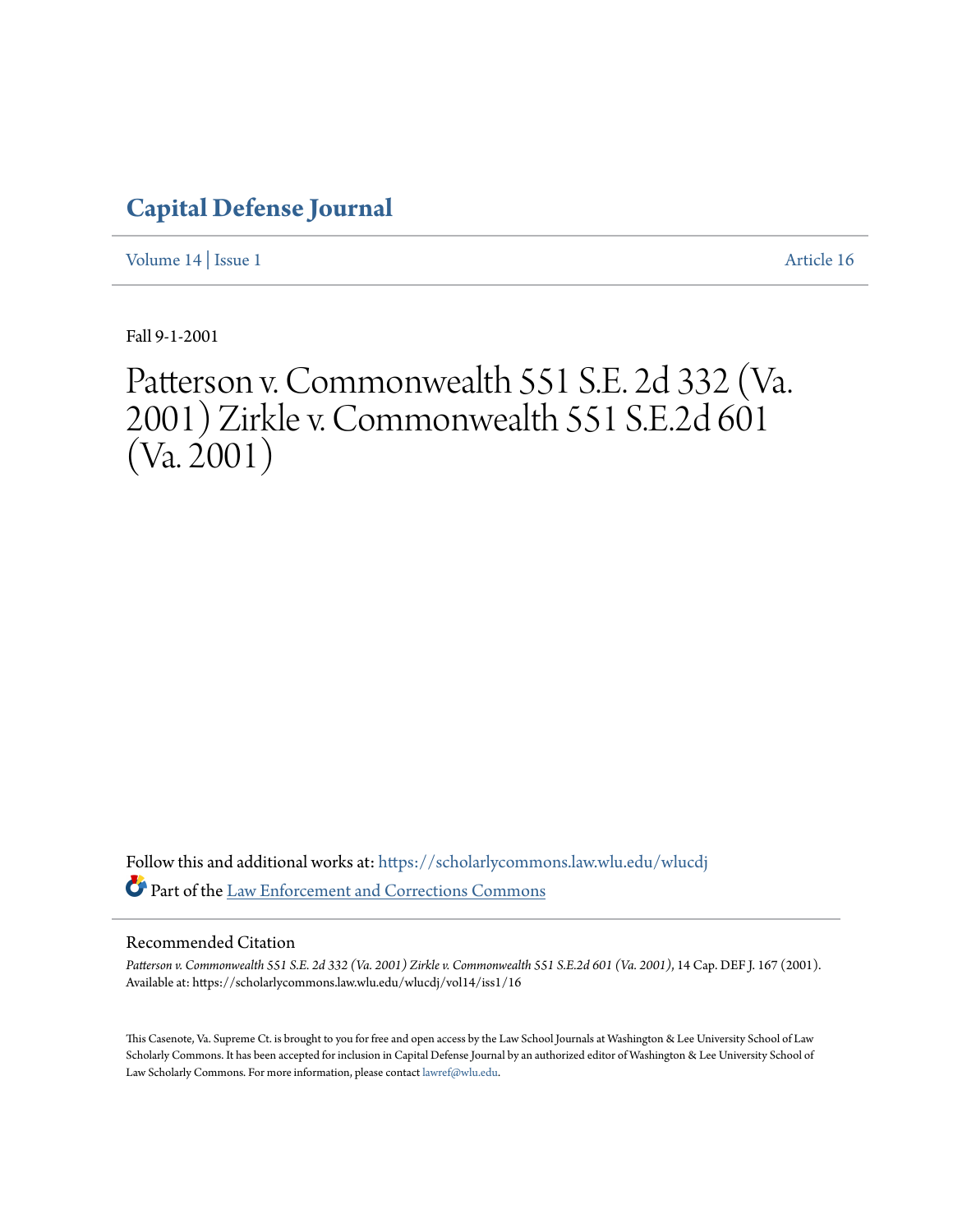### Patterson v. Commonwealth **551 S.E. 2d 332** (Va. 2001) **Zirkle** v. Commonwealth **551 S.E.2d 601** (Va. 2001)

#### *L Faas*

#### *A. Paremon*

On the night of October **11,** 1987,James Earl Patterson ("Patterson") broke into the home of Joyce Aldridge ("Aldridge") and raped and stabbed her. Shortly after the attack, Aldridge placed a call to Prince George County Police reporting the attack When police arrived, they found the front door of Aidridge's home open and a screen missing from the bathroom window. On entering the house, police found Aldridge's lifeless body on the bathroom floor. She had multiple stab wounds; paramedics were unable to revive her. The medical examiner determined that two wounds to the aorta caused Aldridge's death. Police recovered considerable physical evidence, including semen, from the crime scene.<sup>1</sup>

In 1998, Patterson was incarcerated for a different rape conviction. His DNA was stored in a Virginia database and was matched to the DNA from Aldridge's body. Police obtained a fresh blood sample from Patterson, and the DNA recovered from that test also matched DNA recovered from Aldridge's body.2

In March 2000, after corrections officials agreed to allow Patterson to see his familyat the prison, Patterson confessed to the rape and murder. According to Patterson, he went to Aldridge's home to steal money for drugs. Although Patterson had planned to break in through the basement, Aldridge let her dog into the yard and Patterson decided to go to the front door instead. **He** asked to borrow a flashlight, and when Aldridge let him in, Patterson demanded her pocketbook He then became incensed, tied Aldridge's hands behind her back and raped her. After raping Aldridge, Patterson decided that he didn't want to leave a witness behind, and he stabbed her three times in the abdomen. After leaving the house, he went back in to make sure that Aldridge was dead. When he found her on the phone to police, he stabbed her "[four] or [five] more times" and fled.'

3. *Id*

**<sup>1.</sup>** Patteron v. **Commonwveah, 551 S.E2d 332, 333-34** (Va. 2001).

<sup>2.</sup> *Id* at 334.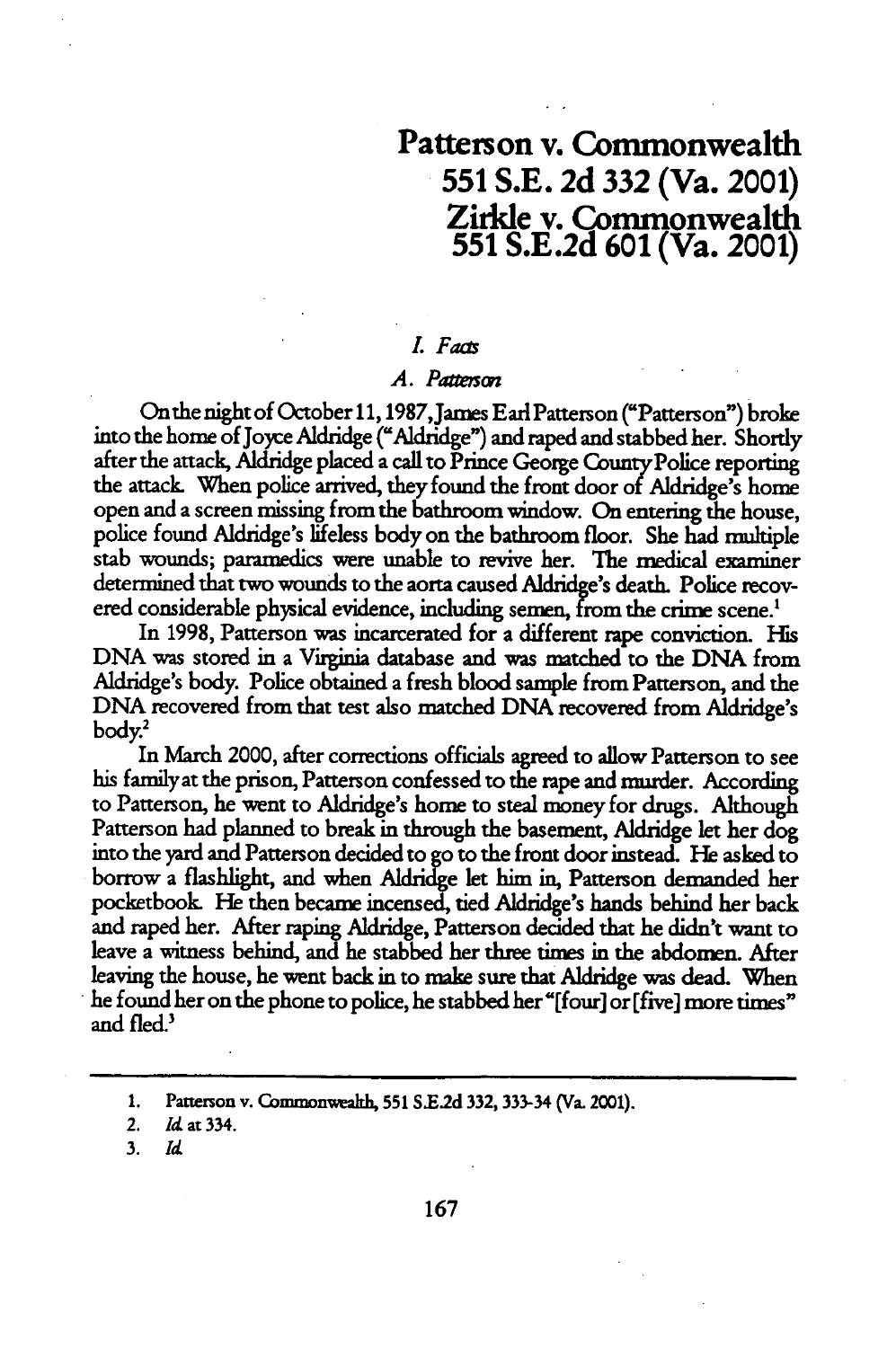Patterson chose to plead guilty to the rape and capital murder charges. Prior to the entry of the pleas, two psychologists determined that Patterson was competent to make the decision to plead guilty. Despite the contrary advice of defense counsel, Patterson pleaded guiltyto capital murder. At the sentencing hearing, the Commonwealth produced evidence of vileness and future dangerousness, but Patterson refused to present any evidence of mitigation. Instead, Patterson requested the death penalty, stating that he could not guarantee that he would not "spark **out** and ruin more lives."4 The trial court, finding that the Commonwealth had sufficiently established both aggravators, sentenced Patterson to death.<sup>5</sup>

#### *B. Zi~kl*

In April of **1999,** Daniel Zirkle ("Zirkle") shared a home with Barbara Jo Shifflett ("Shifflett") and her two children, Jessica L. Shifflett ("Jessica") and Christina **MK** Zirkle ("Christina"). Zirkle was Christina's biological father. On the night of April 3, 1999, Shifflett took her children to stay at her sister's home, and Zirkle demanded that he wanted his "f-ing girls home now." Shifflett and Zirkle then had a violent argument and Shifflett called the police. After the police arrived, Shifflett left the home to stay at her sister's home and obtained a protective order against Zirkle. When Shifflett returned to the home to obtain some of her belongings, Zirkle assaulted her and police obtained a warrant for his arrest. Zirkle was then arrested for the assault and violation of the protective order and confined at the Rockingham County jail.<sup>6</sup>

On August 2, 1999, after Zirkle had been released from jail, he called Shifflett and told her to "live in hell, bitch." Shifflett in turn obtained another protective order. On returning to work, Shifflett received a phone message from Zirkle's motherthat Zirkle had taken Christina. Shifflett immediatelywent home to find Jessica's body on the floor. When police arrived at the home, they determined that Jessica was already dead. Meanwhile, an investigator with the Page County Sheriff's Department was dispatched to Storybrook Trail in Page County, where he found Zirkle with a self-inflicted stab wound to the neck and Christina lying face down on his chest, dead from a stab wound to the neck Zirkle was taken to a hospital for treatment.<sup>7</sup>

The medical examiner who performed the autopsyon Christina determined that the fatal stab wound completely penetrated her trachea, went between two cervical vertebrae and severed her spinal cord. The medical examiner opined that the stab wound required "considerable force" and that Christina could have only lived for a few minutes. Jessica had five stab wounds to the neck; the medical

<sup>4.</sup> *ld* **at 335.**

**<sup>5.</sup> Id at 334-35.**

**<sup>6.</sup> Zirkle** v. **Commonweath, 551 S.E2d 601,602-03** (Va. 2001).

*<sup>7.</sup>* Id **at** 603-04.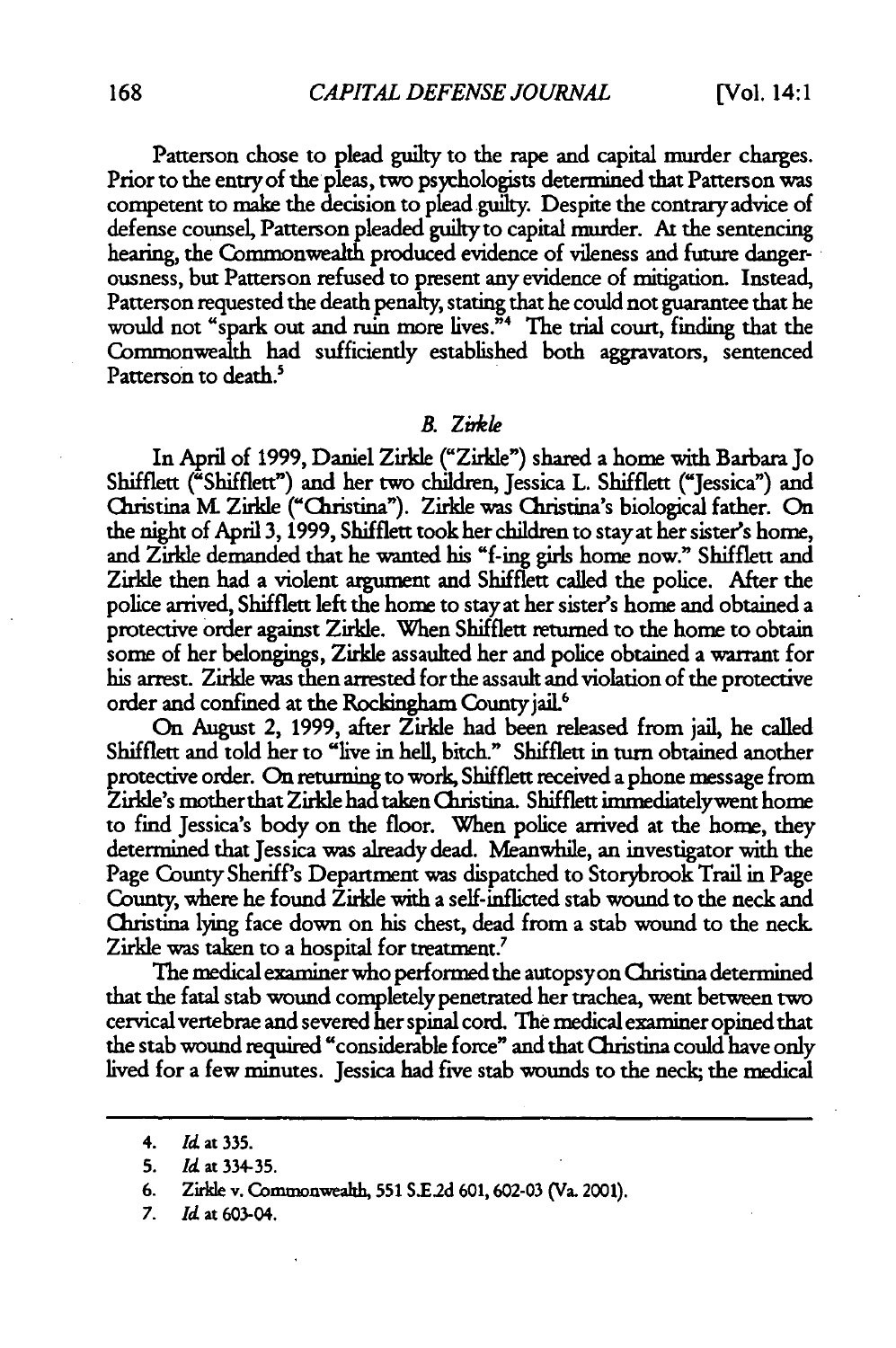examiner could not determine which caused death, but opined that either of the wounds on the side of her neck would have caused death within seconds.<sup>8</sup>

Zirkle was indicted in Page County for capital murder for the death of Christina.<sup>9</sup> Zirkle decided, against the advice of counsel, that he wanted to plead<br>guilty to the charge. After the trial court was satisfied that Zirkle was competent<br>and was able to plead "freely, intelligently and volu of guilty. The Commonwealth put on evidence showing vileness and future dangerousness, but Zirkle refused to present evidence in mitigation. The trial court found that the Commonwealth established both aggravators and sentenced Zirkle to death.<sup>10</sup>

#### *II.* Holdings

The Supreme Court of Virginia reviewed the death sentences in both cases pursuant to Virginia Code Section **17.1-313."** The court unanimously affirmed the sentence imposed on Zirkle.<sup>12</sup> The court also affirmed unanimously the sentence imposed on Patterson.<sup>13</sup>

#### *III. Analysis / Application in Virginia*

Although the Supreme Court of Virginia handed down these two decisions on the same day, the court's inconsistent approach to the proportionality analysis is worthy of note. In *Patescn,* Justice Lacy, writing for the court, compared the facts of the case with several other analogous capital murder cases in which the death penalty was imposed.<sup>14</sup> Similarly, in Zirkle, Justice Hassell's opinion for the court compared the facts with those of other capital murder cases in which the death penalty was imposed.<sup>15</sup> Both cases reached the same result - that the imposition of the death sentence was commensurate with the crime."

The court failed, however, to set forth a clear and consistent test for pro- portionality. Justice Hassell explained that the proportionalitytest was an inquiry as to "whether 'juries in this jurisdiction generally approve the supreme penalty for comparable or similar crimes."<sup>17</sup> Although Justice Lacy did not specifically

- 10. *Zirkle*, 551 S.E.2d at 601.
- 11. *Id; Pattmo,* **551** S.E2d at 335.
- 12. *Zirkle*, 551 S.E.2d at 606.
- **13.** *Patunsc,* **551 SE.2d** at 336.
- 14. *Id*
- **15.** *Zdele,* **551 SE.2d** at 605.
- 16. *Id* at 606; *Pawpsa,* **551** *S.E2d* at 336.
- **17.** *Zirk/e* **551 S.E2d** at **605** (citing Smith v. Commonwealth, **389 S.E.2d 871, 886** (Va. 1990)).

<sup>8.</sup> *Id* at 604.

**<sup>9.</sup>** *S mmUy* VA. **CODE** ANN. **S 182-31(12) (Nfchie** Supp. 2001) (defining capital murder as 'the willfuI, deliberate and **premeditated killing** of a person under the age of fourteen bya person twenty-one or older").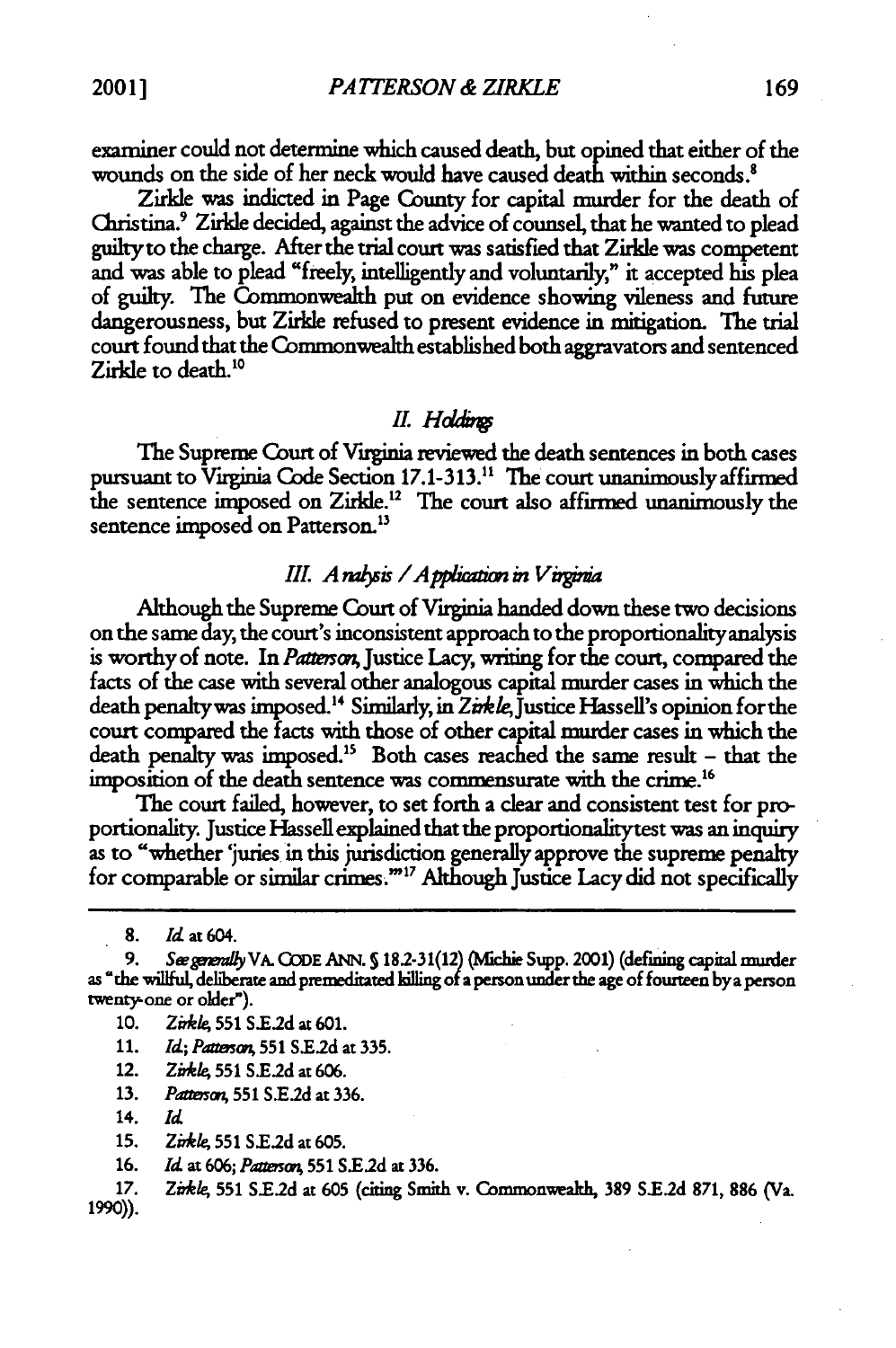state a test to apply, both justices seemed to agree that **the** proper analytical method was to consider all the capital murder cases reviewed by the court.<sup>18</sup> According to Justice Lacy, the court in *Patterson* reviewed not only cases in which the death penalty was imposed, but also cases in which the defendant was sentenced to life and appealed to the Supreme Court of Virginia.<sup>19</sup>

#### *A.* "Junes" or "Sentencing Bodies"?

One notable inconsistency in the proportionality test is the identity of the decision-maker in the original imposition of the death sentence. In Zirkle, Justice Hassell's analysis refers onlyto juries.<sup>20</sup> Justice Lacy's analysis in Patterson considers the decisions of both trial courts and juries.<sup>21</sup>

The court took another approach in *Bede u Commonuealth.<sup>22</sup>* On proportionality review, Justice Koontz, writing for a unanimous court stated that "we have examined the records of all capital murder cases reviewed **by** this Court... including those cases in which a life sentence was **imposed...** [and based] on this review, we conclude that Beck's death sentences are not excessive or disproportionate to penalties generally imposed by other sentencing bodies in the Commonwealth for comparable crimes. <sup>23</sup>**The** language used bythe *Bede* court is imprecise and suggests that the court maybe using a larger data set than simply the body of cases in which the death sentence is imposed **by** a jury.

Although the court does not define clearly **the** term, "sentencing bodies" appear to be trial judges and juries. In *Lerz v Commonwealth*,<sup>24</sup> the court explained that the chief executive is not a "sentencing body."<sup>25</sup> In that case, Lenz, an inmate at Augusta Correctional Center, was sentenced to die for the capital murder of a fellow inmate.<sup>26</sup> Lenz argued that because the Governor commuted **the** sentence of the one individual sentenced to **die** for inmate- on-inmate murder under the current statute, sentencing bodies in the jurisdiction **had** not seen fit to impose the death penalty in this type of case.<sup>27</sup> The court replied that "we do

**18.** *Id* at **605;** *Pamai,* **551 S.E2d** at **336** (citing VA. CODE ANN. S 17.1-313(E) (Michie **19%)).**

**19.** *Pa vsa,* **551 S.E.2d** at **336.**

- 20. *Zirkle,* **551 S.E2d** at **605.**
- 21. *Patt&mo* **551** S.E.2d at 336.

22. Becky. Commonwealth, 484 **S.E2d 898,907** (Va. **1997)** (holding that death semence was not disproportionate based on prior decisions of other sentencing bodies in the jurisdiction).

**23.** *Id* at **907.**

24. 544 **S.Ed** 299 (Va. 2001).

**25.** Lenz v. Commonwealth, 544 **SEld** 299, **311** (Va. 2001) (holding that for **senence** review, the Governor is not deemed to be a "sentencing body").

**26.** *Id* at **301;** *se also* VA. CODE ANN. **S 182-31(3)** ( fichie Supp. 2001) (defining capital murder as "the wiflful, deliberate and premeditated kiling of anyperson by a prisoner confined in a state or local correctional facility as defined in **S** 53.1-1, or while in the custody of an employee thereof").

**27.** *Le,* 544 **S.E2d** at 311.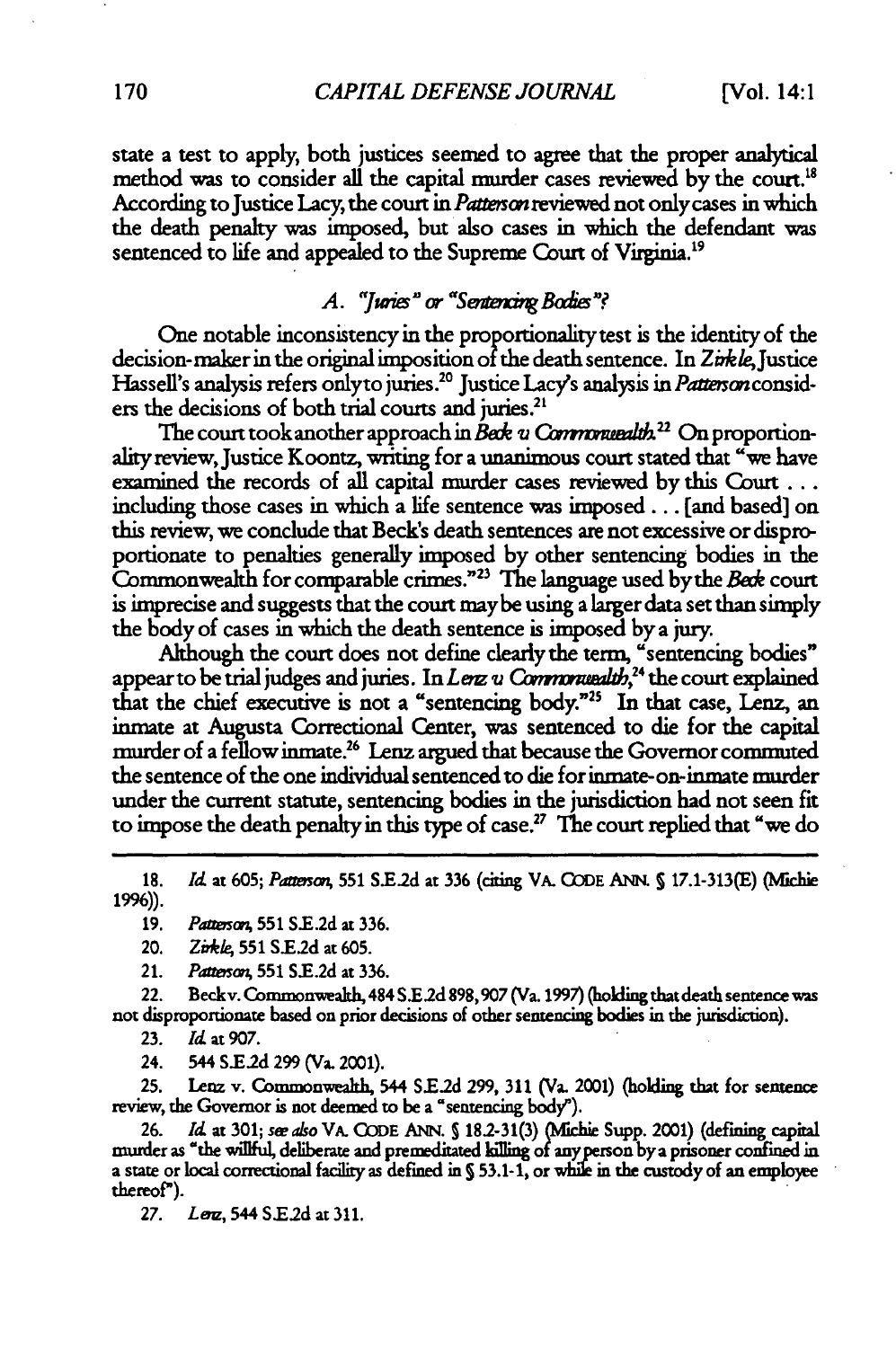not consider the actions of the executive branch when making our statutory determination of proportionality."<sup>28</sup> Lenz is the only case in which the Supreme Court of Virginia has taken up the question of whether the Governor, in exercising executive clemency, may be considered a "sentencing body."

Lerz makes it clear that "sentencing bodies" exist only within the judicial branch, nevertheless, it is unclear whether the court uses the term to refer to juries, trial judges or both, and it is unclear as to which data set the court is applying to each individual case. In some instances, the language the court uses is consistent with the decision-maker in the case being reviewed. In *Hake* v *Commonuealth*,<sup>29</sup> the court reviewed the death sentence of Ronald Hoke, who was convicted of capital murder and sentenced to die by a jury.<sup>30</sup> There the court defined the test as "whether 'juries in this jurisdiction generally approve the supreme penalty for comparable or similar crimes."<sup>31</sup> In other instances, however, the language does not follow logically from the decision under consideration. In *Davidson v Commonwealth*,<sup>32</sup> the court reviewed a death sentence which had been imposed by a trial judge following a guilty plea to capital murder.<sup>33</sup> Despite the fact that the death sentence was fixed by the trial judge, the court stated that the test was "whether 'juries in this jurisdiction generally approve the supreme penalty for comparable or similar crimes."<sup>34</sup> In *Payre u Communealth*,<sup>35</sup> the court similarlyexplained that "from these cases, we determine whether 'juries in this jurisdiction generally approve the supreme penalty for comparable or similar crimes," even though it was called upon to review two death sentences, one of which was imposed by a trial judge.<sup>36</sup>

Because it is unclear with which prior cases the defendant's case is being compared, it is virtually impossible for a defendant to argue persuasively that a sentence is inconsistent with prior sentencing practices. In *Claget v* Commonuealth,<sup>37</sup> the defendant argued that the imposition of the death penalty in his case was disproportionate because **his** crime "paled **by** comparison" with

**28.** *Id*

**29.** *377* **S.E2d 595** (Va. **1989).**

**30.** Hoke v. Commonwealth, **377 S.E.2d 595, 596-97** (Va. **1989)** (stating that, after consider**ation** of cases in which juries have approved death, the death sentence was "neither excessive nor disproportionate").

**31.** *Id* at 604 (quoting Stamper v. Commonwealth, **257 S.E.2d** 808,824 (Va. **1979)).**

**32.** 419 **S.E.2d** 656 (Va. **1992).**

**33.** Davidson v. Commonwealth, 419 **S.E.2d 656,657-58** (Va. 1992) (stating that imposition of death sentence by trial judge was not excessive or disproportionate in comparison to actions of juries in prior capital cases).

34. *Id* at **660** (citing Smith v. Commonwealth, **389 S.E.2d 871, 886** (Va. **1990)).**

**35. 509 S.E2d.293** (Va. 1999).

**36.** Payne v. Commonwealth, **509 SE.2d** 293,298 (Va. 1999) (quoting *Stanpff,* **257 S.E.2d** at 824).

**37.** *472* S.E2d **263** (Va. 1996).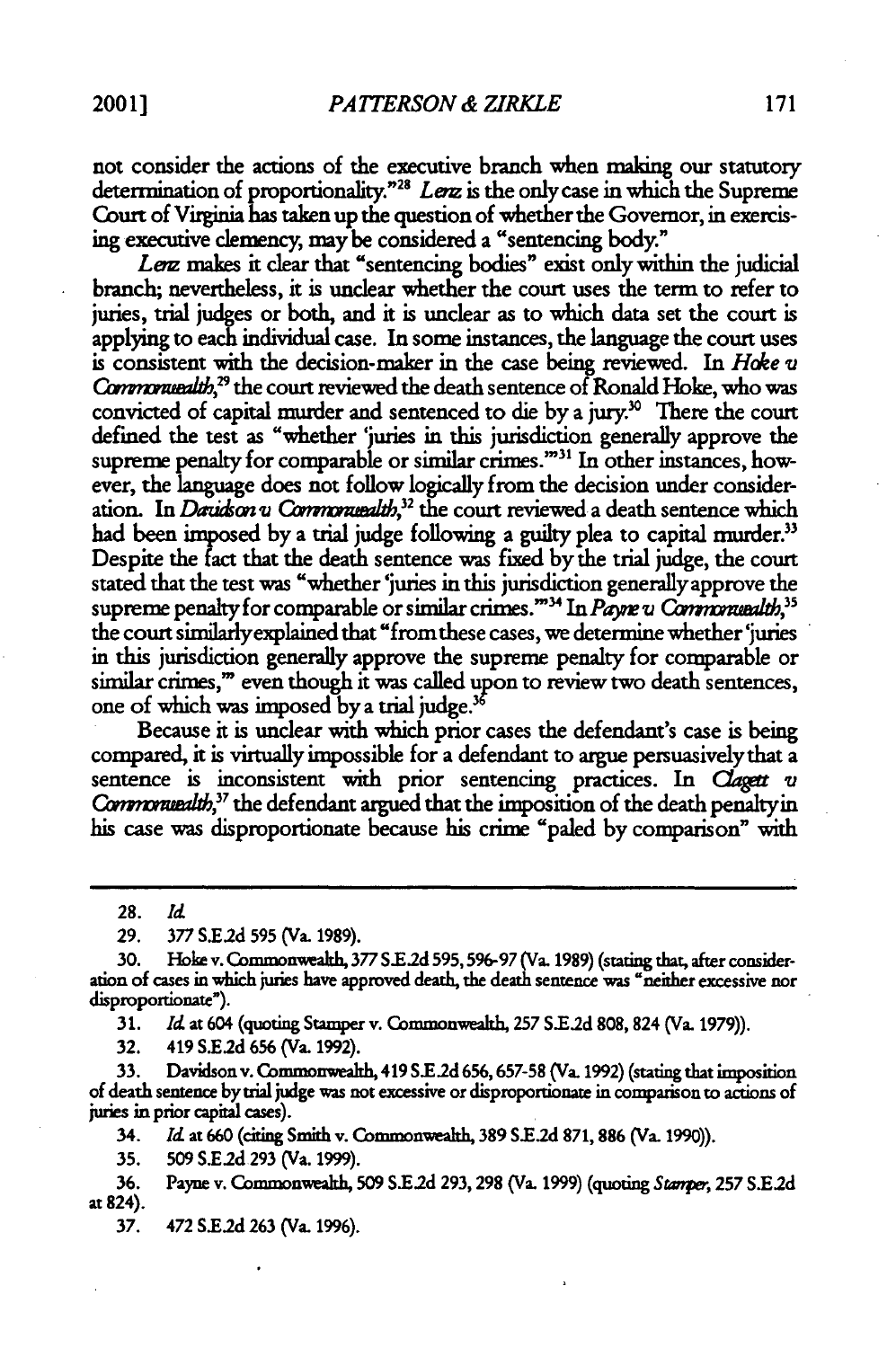other cases in which the defendant received a death sentence.<sup>38</sup> The court stated the rule to be "whether other sentencing bodies in this jurisdiction generally impose the supreme penalty for comparable or similar crimes, considering both the crime and the defendant," but reached the conclusion that "juries in Virginia customarily impose the death sentence for conduct similar to Clagett's."<sup>39</sup> This inconsistency in language exemplifies the difficulty in isolating a body of cases which a defendant may cite to show that the application of the death penalty in his case is disproportionate.

#### *B. The Body of Cases*

Virginia Code Section 17.1-313(E) **requires** that the Supreme Court of Viginia, in reviewing for proportionality, consider the available records of capital cases compiled." Once the court reviews all the compiled cases, the court then compares those cases with the case at bar to determine whether the ruling is consistent with death sentences imposed by prior sentencing bodies.<sup>41</sup> This analysis is problematic, however, because the Supreme Court of Virginia has never reversed a death sentence on proportionality grounds.

In *Walker u Commonuealth*,<sup>42</sup> in which the court undertook for the first time review of a death sentence under the provision of the capital murder statute aking the commission of multiple murders within a three-year period punishable by death,<sup>43</sup> the court explained that the lack of prior comparative cases did not prevent the court from taking up proportionality review." If the lack of cases did prevent substantive proportionality review, the court explained, then it would be impossible to sustain any sentence of death.<sup>45</sup> This reasoning belies the fundamental flaw of the proportionality test as the court now conducts it. Because the court has never overturned a death sentence for disproportionality, the court has before it no cases illustrative of an instance in which the imposition of the death penalty was disproportionate.

41. Patterson v. Commonwealth, **551** S.E.2d **332, 336** (Va. 2001).

42. **515** S.E.2d **565** (Va. 1999).

43. **See** aso VA. **CODE** ANN. S **182-31(8)** (Mfchie Supp. 2001) (providing for "the willful, deliberate and premeditated kiling of more than one person in a three-year period).

**44.** Walkr v. Commonwealh, **515 S.E.2d 565, 576** (Va. **1999)** (stating that "the lack of directly comparable crimes does not prevent our consideration of whether the sentence imposed in this case was disproportionate  $\ldots$ .

**45.** *Id*

<sup>38.</sup> Clagett v. Commonwea 472 S.E.2d 263, **273** (Va. **1996)** (concluding that, despite defendant's arguments to the contrary, death sentence is customarily imposed by juries in cases factually similar to defendant's).

<sup>39.</sup> *Id. (ating Jenkins v. Commonwealth, 423 S.E.2d 360, 371 (Va. 1992)).* 

<sup>40.</sup> **VA. CODE ANN. 5 17.1-313(E)** (hichie 2000) (providing that the "Supreme **Court** may accurmulate" records of capital cases and that the court "shall consider such records . . . as a guide in determining whether the sentence... is excessive").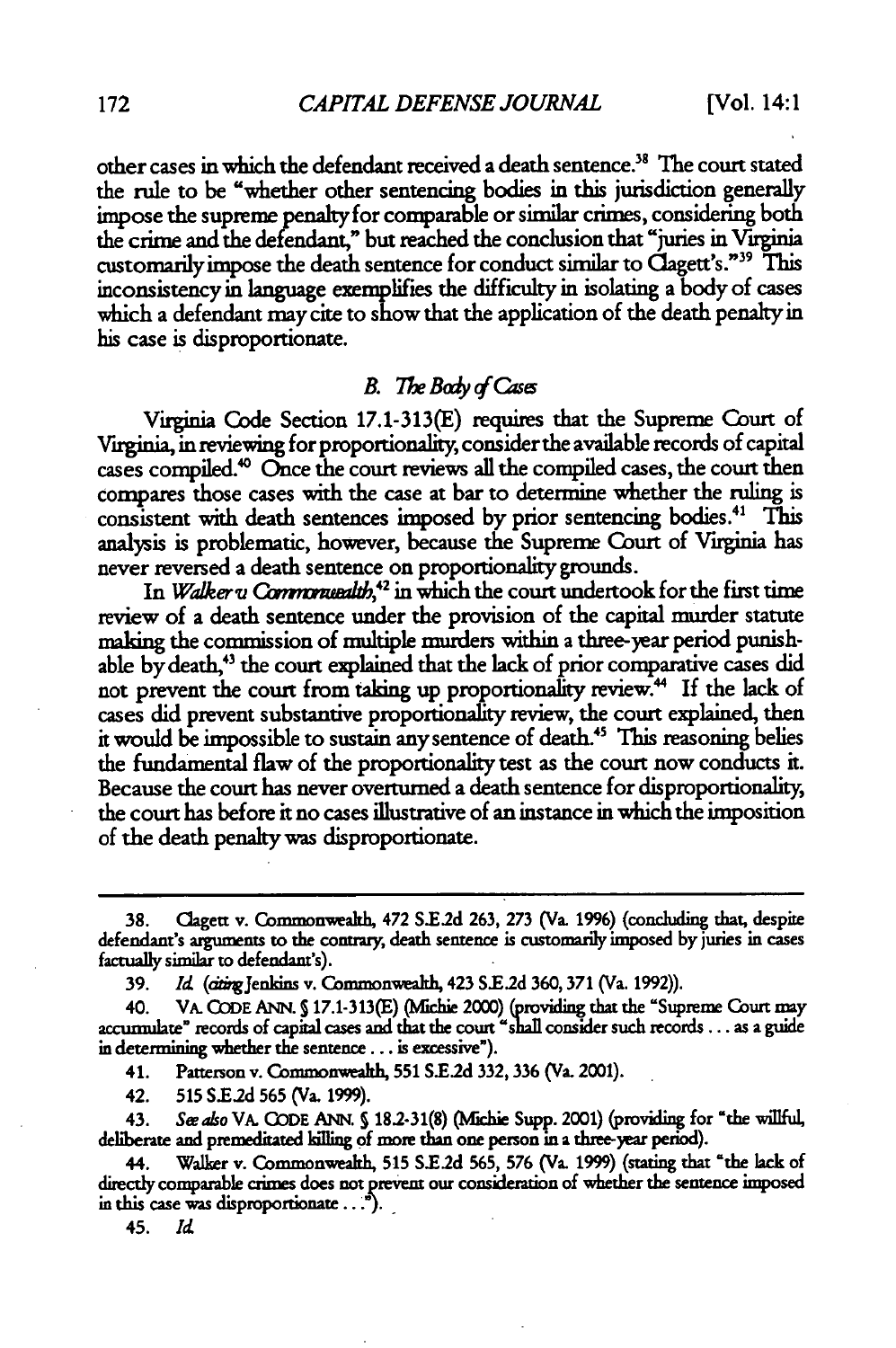In order, then, to have a sample set from which the court can determine instances in which the death penaltyis disproportionate, it maylook at all capital murder convictions resulting in a life sentence which were later reviewed bythe court on appeal" Defendants convicted, however, of capital murder and sentenced to life cannot appeal their sentences as life is the onlyavailable alternative penalty to a death sentence.<sup> $47$ </sup> Therefore, the appeals of life sentences considered in the Supreme Court of Virginia are appeals of trial error rather than disproportionate sentencing. Moreover, because capital defendants sentenced to life do not have an appeal of right, at least some of the cases in which a life sentence is imposed are never considered **by** anyappellate court and only a few have reached the Supreme Court of **Virginia.<sup>48</sup>**

The lack of a bright line standard for proportionality is problematic for capital defendants because it is nearly impossible for a defendant to show that a death sentence was disproportionate. The inquiryinto whether juries or sentencing bodies have imposed death in similar cases simply means that the court has a myriad of cases in which a trial court or jury has found the death sentence appropriate and few in which life was found to be appropriate. Moreover, since life cases percolate through the Court of Appeals of Virginia and only reach the court on discretionary appeals of trial error, the court often will lack a full set of facts to compare with the case at bar.49

Not only does the comparative approach used by the Supreme Court of Virginia in proportionality review raise a prohibitively high bar for defendants, but because the proportionality test only requirs a consideration of what past juries *generally* have done,<sup>50</sup> defendants almost never will be able to show that the death penaltyis practicallydisproportionate. Even if a defendant could point out a case with substantially similar facts in which the jury imposed life, the court would most certainlylocate several other cases with substantially similar facts in which the juryimposed death. Therefore, in nearly everyinstance, the defendant seeking proportionality review faces any number of cases with facts substantially similar to his in which the death sentence was affirmed, and conversely, no cases in which death is reversed.

49. *Sw,* eg, Johnson v. Commonweakh, **273 S.E.2d 784, 786.87** (Va. 1981). InJobmso, the defendant appealed his conviction on double jeopardygrounds. *IR* at **786.** Because the defendant was appealing a question of trial error, the court offered a very limited statement of facts and did not conduct proportionality review of defendant's sentence. *See id* at **786.87.**

**50.** Zirkle v. Commonwealt **551 SE.2d 601,605** (Va. 2001).

<sup>46.</sup> *SeePaztana,* 551 **S.E2d** at 336.

<sup>47.</sup> See VA. CODE ANN. § 19.2-264.4(A) (Michie 2000) (providing that "in case of trial byjury, where a sentence of death is not recommended, the defendant shall be sentenced to imprisonment for life").

<sup>48.</sup> *See* VA. **CODE ANN. § 8.01-670** (lichie 2000) (setting forth the causes which may be brought before the Supreme Court of Virginia on appeal; VA. CODE ANN. **S 17.1-313(A)** (providing for automatic review of death sentences in the Supreme Court of Virginia).